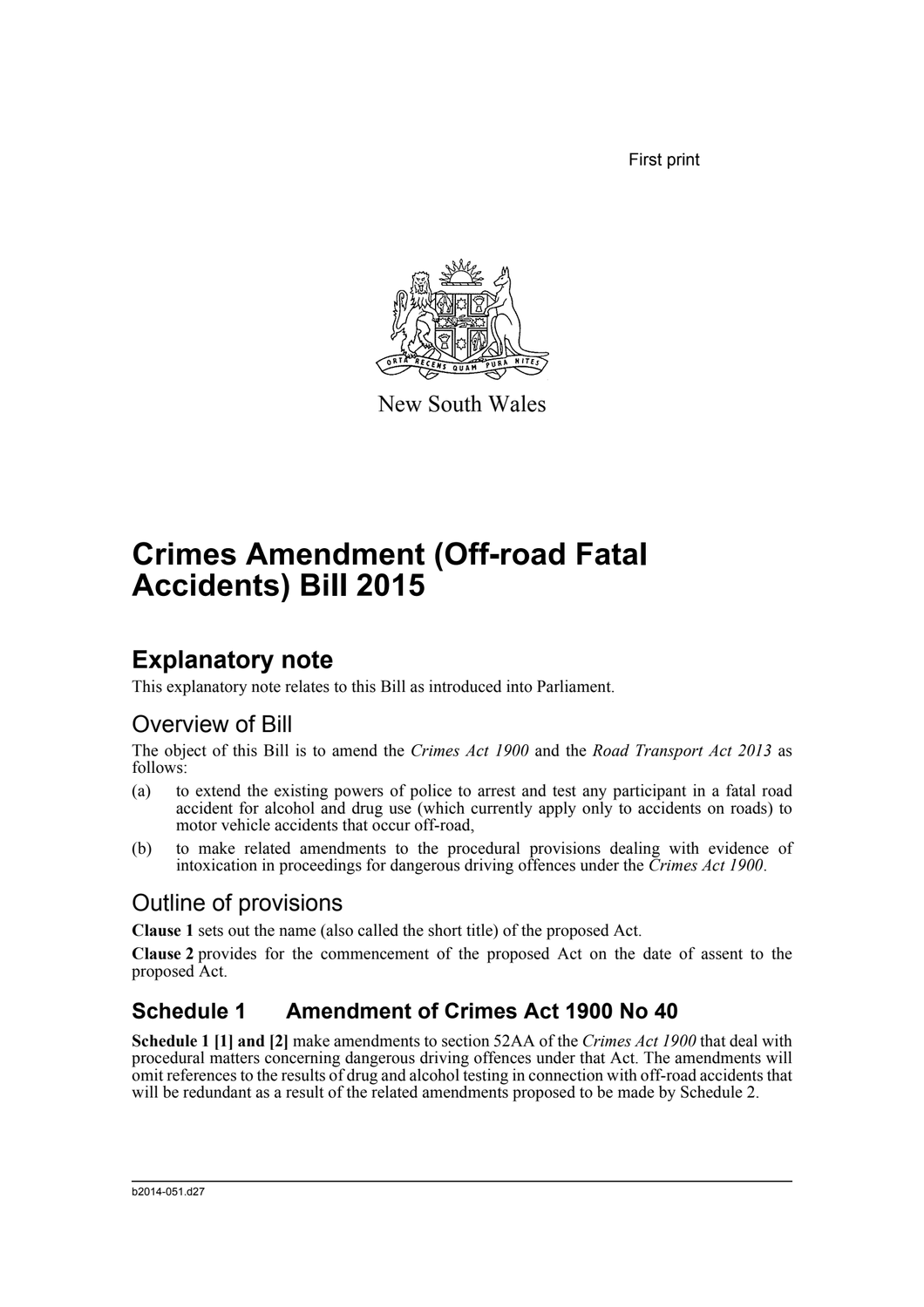#### **Schedule 2 Amendment of Road Transport Act 2013 No 18**

**Schedule 2** [2] extends the power of police to arrest a participant in a fatal road accident for blood and urine testing for alcohol and drug use so that the power will apply to participants in off-road motor vehicle accidents (subject to the existing requirement that the accident must have been fatal or likely to be fatal within 30 days).

**Schedule 2 [1]** makes a consequential amendment.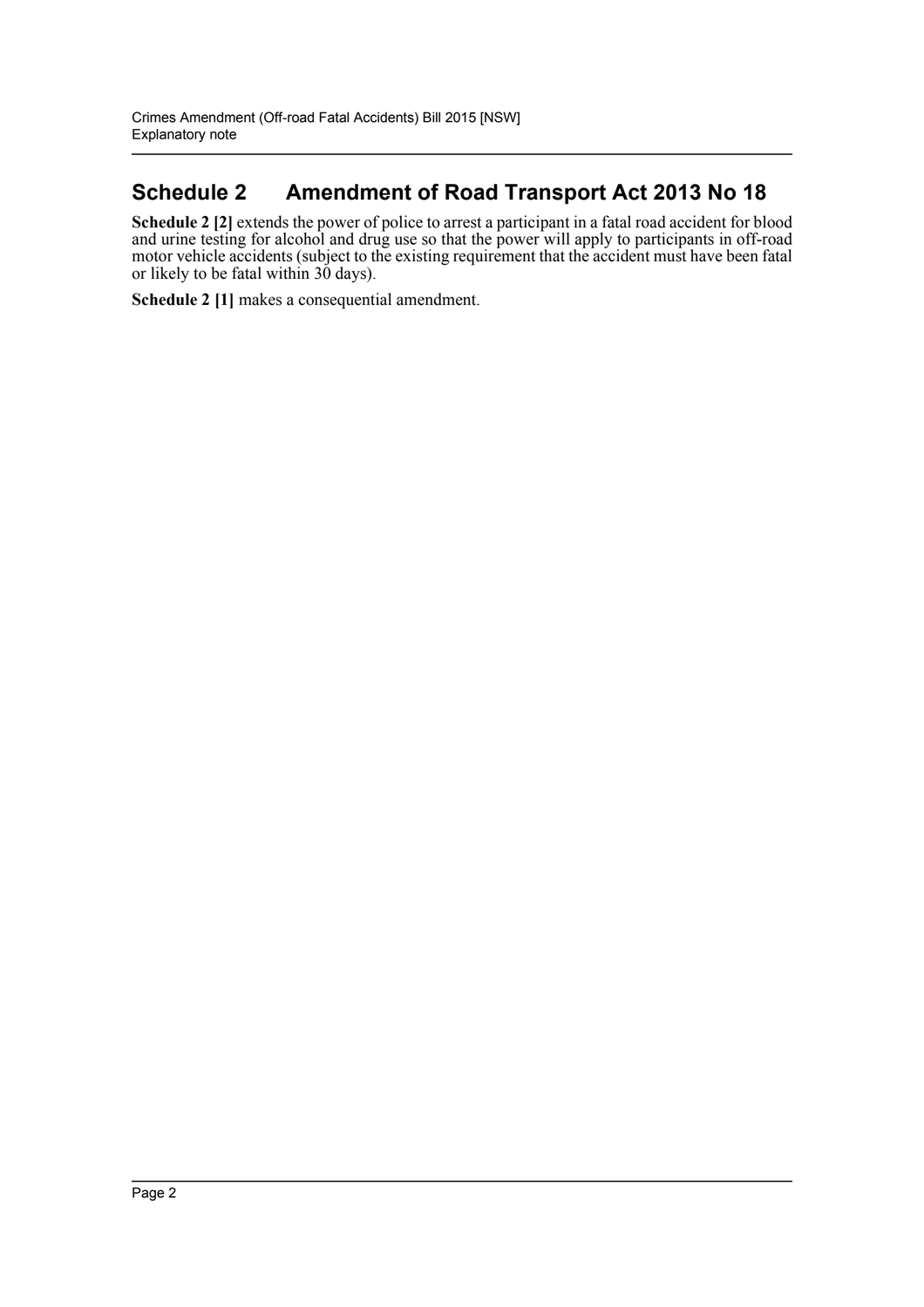First print

Page



New South Wales

# **Crimes Amendment (Off-road Fatal Accidents) Bill 2015**

### **Contents**

|                                                       | Page |
|-------------------------------------------------------|------|
|                                                       |      |
| Name of Act                                           |      |
| Commencement                                          | 2    |
| Schedule 1 Amendment of Crimes Act 1900 No 40         | 3    |
| Schedule 2 Amendment of Road Transport Act 2013 No 18 | 4    |
|                                                       |      |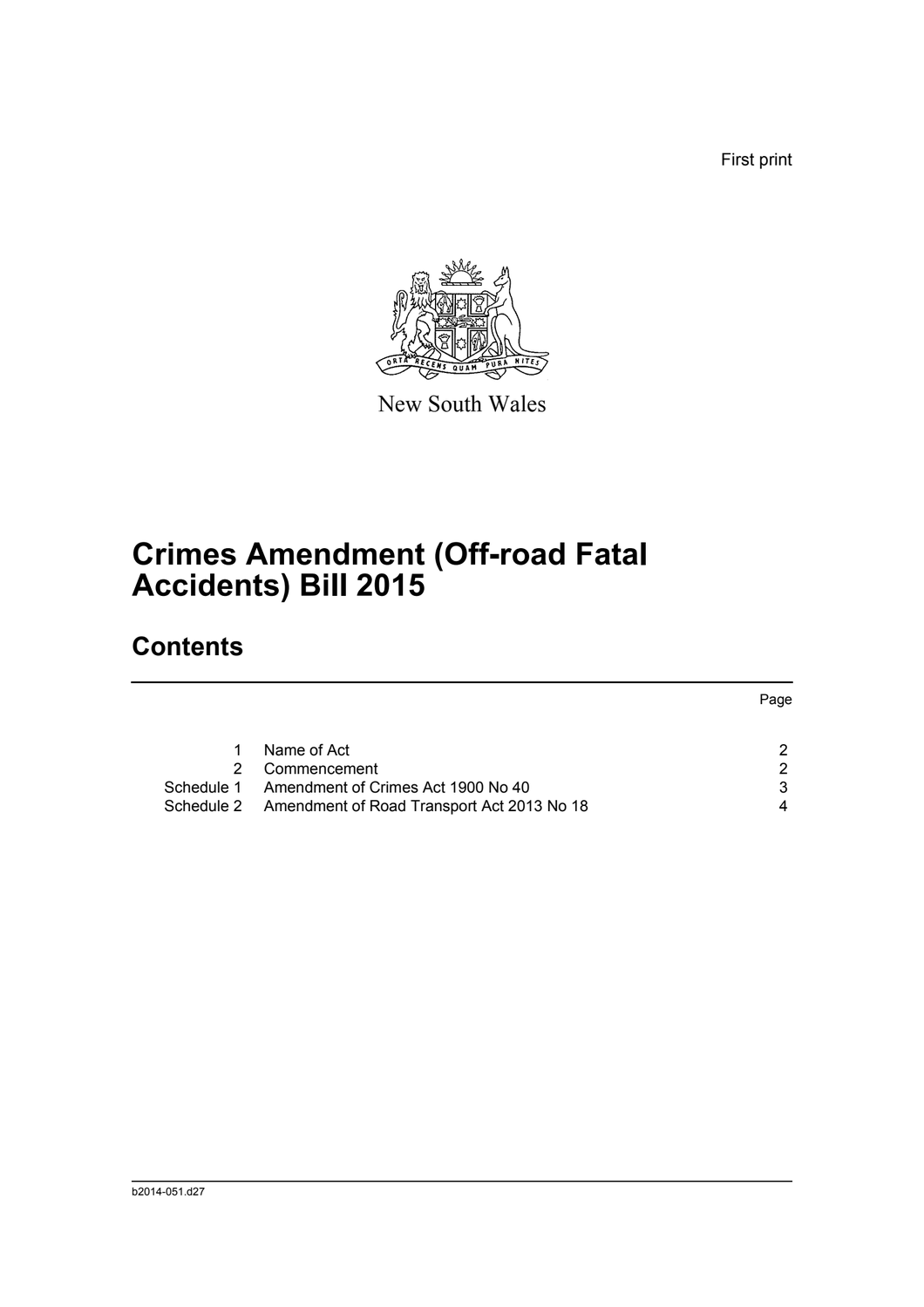

New South Wales

# **Crimes Amendment (Off-road Fatal Accidents) Bill 2015**

No , 2015

#### **A Bill for**

An Act to amend the *Crimes Act 1900* and the *Road Transport Act 2013* to make further provision for evidence of intoxication in connection with dangerous driving and to provide for testing for alcohol and drug use in off-road accidents.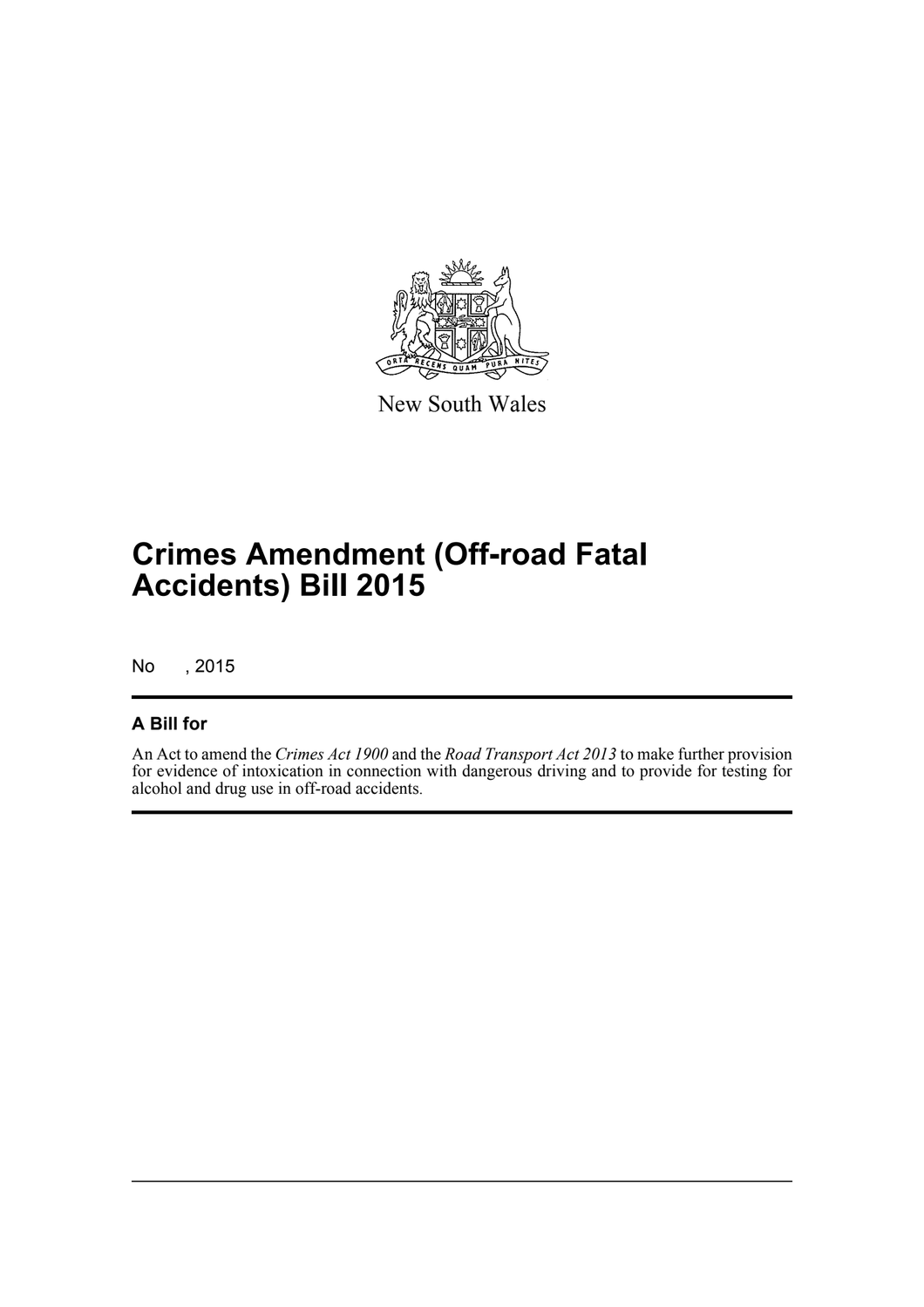<span id="page-4-1"></span><span id="page-4-0"></span>

| The Legislature of New South Wales enacts: |                                                                       |                |
|--------------------------------------------|-----------------------------------------------------------------------|----------------|
|                                            | Name of Act                                                           | $\overline{2}$ |
|                                            | This Act is the Crimes Amendment (Off-road Fatal Accidents) Act 2015. | 3              |
|                                            | <b>Commencement</b>                                                   |                |
|                                            | This Act commences on the date of assent to this Act.                 | 5              |
|                                            |                                                                       |                |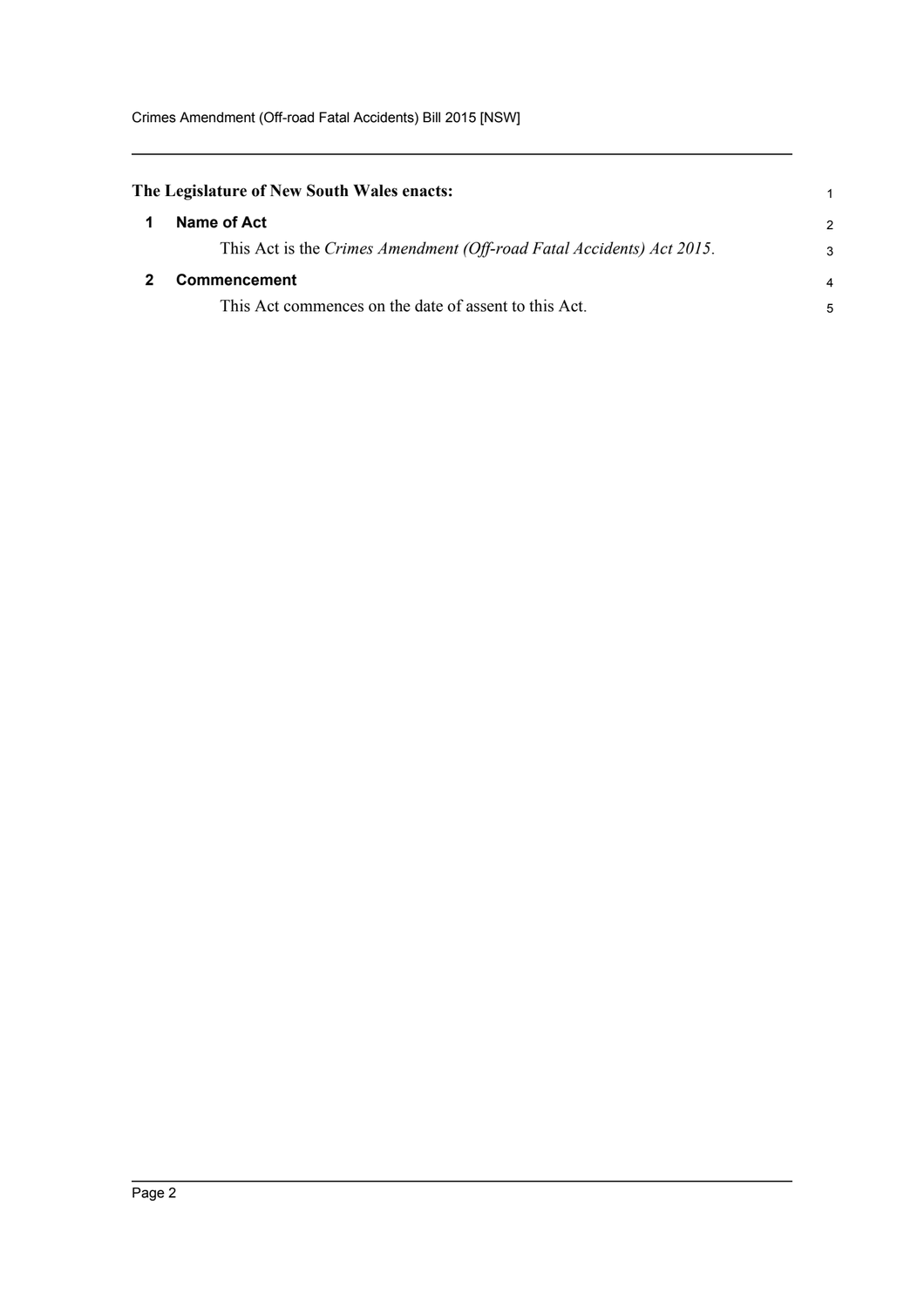<span id="page-5-0"></span>

| <b>Schedule 1</b> |                                                                                                      | <b>Amendment of Crimes Act 1900 No 40</b>          |                |
|-------------------|------------------------------------------------------------------------------------------------------|----------------------------------------------------|----------------|
| [1]               |                                                                                                      | Section 52AA Dangerous driving: procedural matters | $\overline{2}$ |
|                   | Omit "occurring at a place that is not a road" from section 52AA (2) and (3A) wherever<br>occurring. |                                                    |                |
| $\mathsf{I2}$     | Section 52AA (7)                                                                                     |                                                    | 5              |
|                   |                                                                                                      | Omit the definition of road.                       | 6              |
|                   |                                                                                                      |                                                    |                |